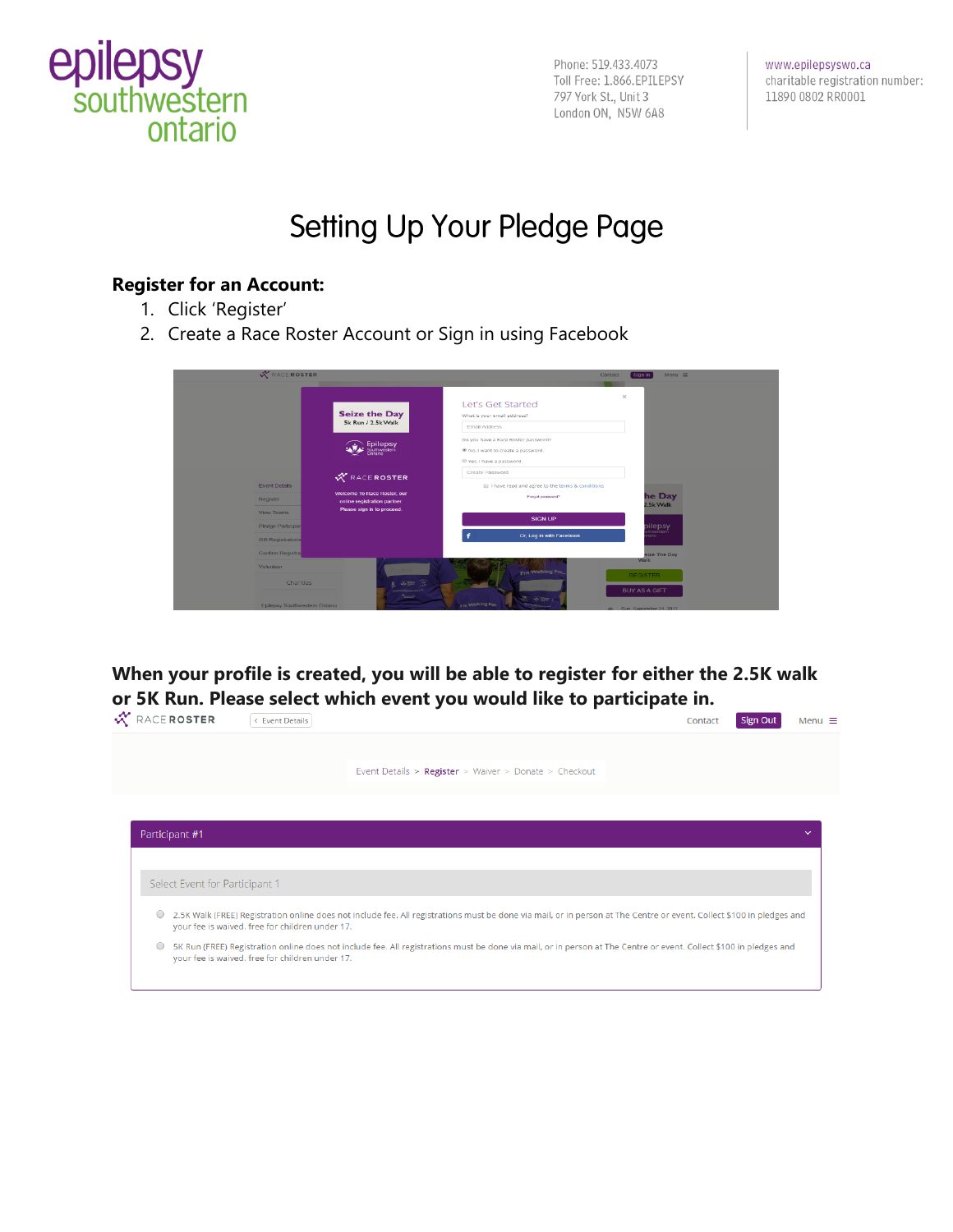

**After selecting which event you would like to participate in, please fill out the registration form, providing as much detail as possible.** 

| RACE ROSTER         | < Event Details           |                      |                     | Contact | Sign Out | Menu $\equiv$           |
|---------------------|---------------------------|----------------------|---------------------|---------|----------|-------------------------|
|                     |                           |                      |                     |         |          |                         |
|                     | Registration Information  |                      |                     |         |          |                         |
|                     | I would like to register: |                      |                     |         |          |                         |
| <sup>●</sup> Myself | ○ Someone Else            |                      |                     |         |          |                         |
| * First Name        |                           |                      | * Last Name         |         |          |                         |
| Name                |                           |                      | Name                |         |          |                         |
| * Date of Birth     |                           |                      | Sex                 |         |          |                         |
| ₩                   | 1979-01-01                | You are 38 years old | Female              |         |          | $\overline{\mathbf{v}}$ |
| * Email             |                           |                      | <b>Phone Number</b> |         |          |                         |
|                     | youremail@example.com     |                      | 555-555-5555        |         |          |                         |
| * Address           |                           |                      |                     |         |          |                         |
|                     | 55 Smith St.              |                      |                     |         |          |                         |
| * City              |                           |                      | * ZIP/Postal Code   |         |          |                         |

**After you have completed filling in your personal information and if you want to create a new team, please select 'Yes, create a new team and add this participant'. After you have selected this option, please fill in your team name and additional information.**

| * Add Participant 1 to a Team?                                         |  |
|------------------------------------------------------------------------|--|
| $\circ$<br>No, do not add this participant to a team                   |  |
| $^\circledR$<br>Yes, create a new team and add this participant        |  |
| $\circ$<br>Yes, add this participant to a team created by someone else |  |
| * Name Your New Team                                                   |  |
| Team Password (Optional) <sup>0</sup>                                  |  |
|                                                                        |  |
|                                                                        |  |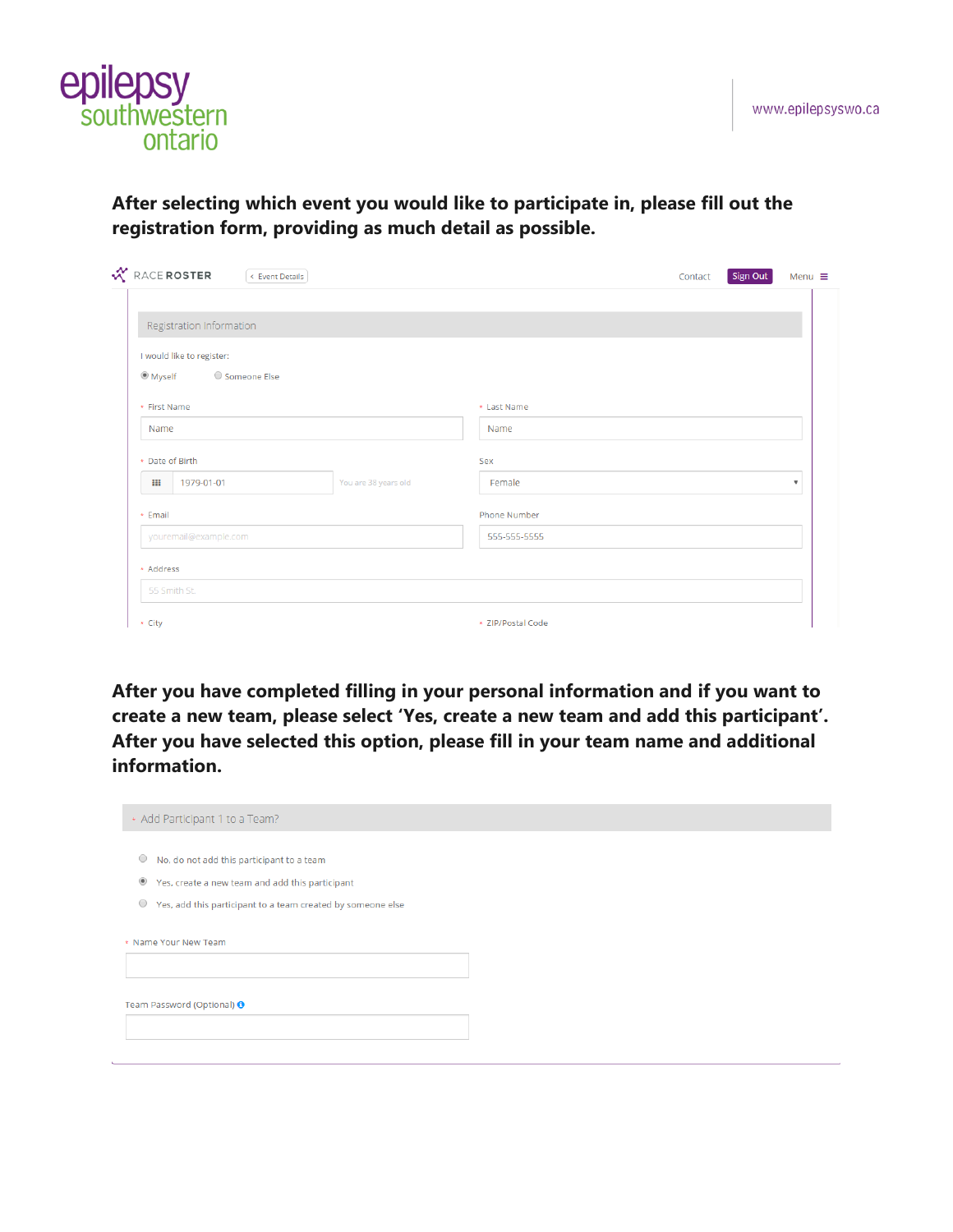

**If you would like to join an existing team, please click 'Yes, add this participant to a team created by someone else'.** 

| * Add Participant 1 to a Team?                                            |  |
|---------------------------------------------------------------------------|--|
|                                                                           |  |
| $\circ$<br>No, do not add this participant to a team                      |  |
| $\circ$<br>Yes, create a new team and add this participant                |  |
| $_{\circ}$<br>Yes, add this participant to a team created by someone else |  |
|                                                                           |  |
| * Team Name                                                               |  |
| Select<br>٠                                                               |  |
| Select                                                                    |  |
| <b>Available Teams</b>                                                    |  |
| <b>Training Wheels</b>                                                    |  |

**Alternatively, you can join an existing team by finding a list of teams on the event home page found at: [https://raceroster.com/events/2017/10351/4th-annual-seize](https://raceroster.com/events/2017/10351/4th-annual-seize-the-day-walk)[the-day-walk](https://raceroster.com/events/2017/10351/4th-annual-seize-the-day-walk)**

**Please click 'View Teams'.** 

|                           | Sunuay, September 24, 2017<br>Kiwanis Park (Hale St. Entrance) |                                            |
|---------------------------|----------------------------------------------------------------|--------------------------------------------|
| <b>Event Details</b>      | Walking in honour and memory of people affected by seizures    |                                            |
| Register                  | Let's make every step count! Carpe Diem!                       | <b>Seize the Day</b><br>5k Run / 2.5k Walk |
| View Teams                |                                                                |                                            |
| Pledge Participant        |                                                                | Epilepsy<br><b>Southwestern</b>            |
| <b>Gift Registrations</b> |                                                                | Ontario                                    |
| Confirm Registration      | I'm Walking For                                                | 4th Annual Seize The Day<br>Walk           |
| Volunteer                 | vd or<br>I'm Walking For.                                      |                                            |
| Charities                 |                                                                | <b>REGISTER</b>                            |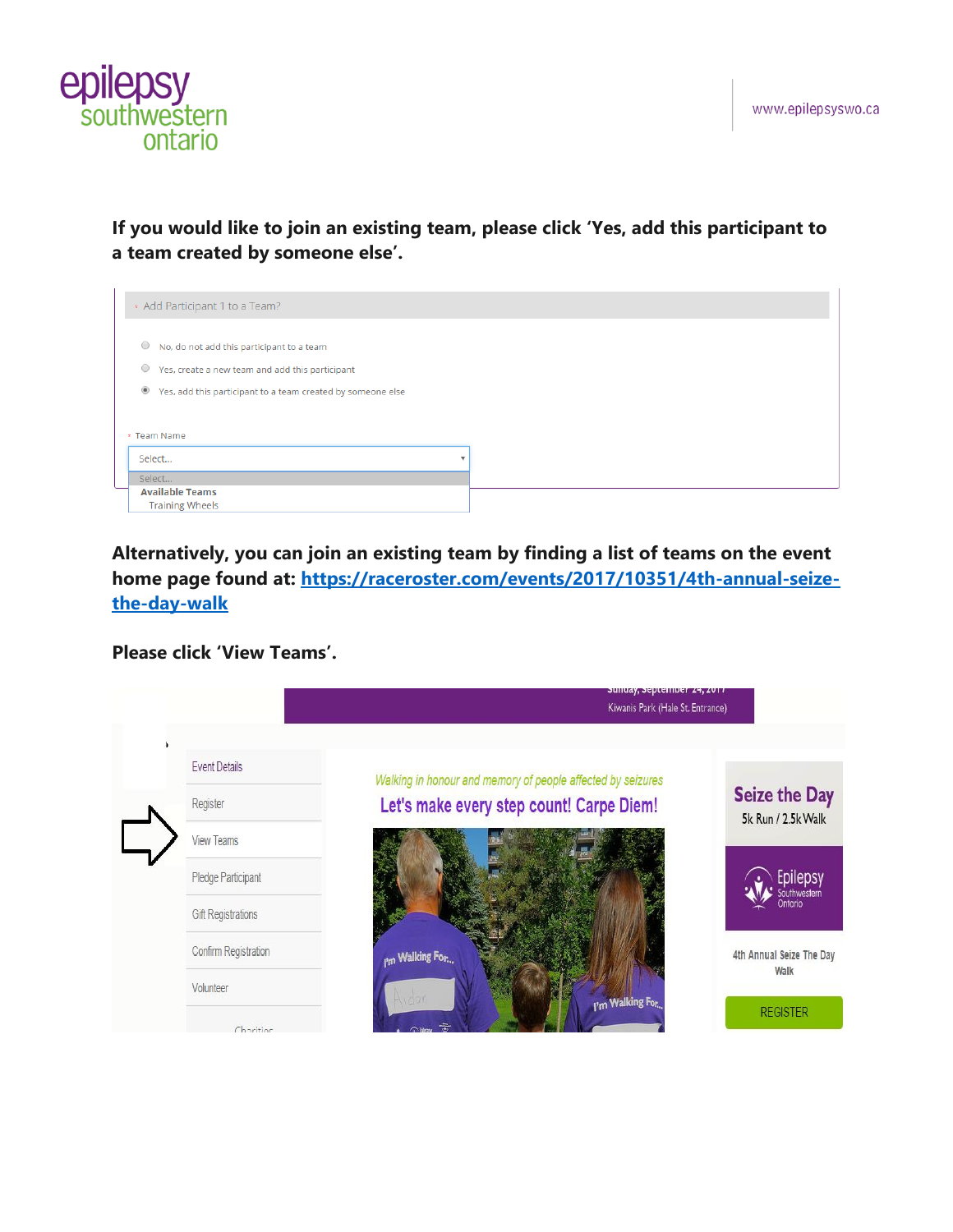

**Select the team you would like join and click 'Join Team' and then follow the registration steps if you have yet to register for an online profile.** 

| <b>Event Details</b>        |                                                              |                                  |
|-----------------------------|--------------------------------------------------------------|----------------------------------|
| Register                    | Search for a Team Name                                       | <b>Seize the Day</b>             |
| <b>View Teams</b>           | Name<br>Members<br>Raised<br>$\bullet$ Action<br>Leader<br>٠ | 5k Run / 2.5k Walk               |
| Pledge Participant          | Training                                                     | <b>Epilepsy</b>                  |
| <b>Gift Registrations</b>   | PLEDGE<br>\$0.00<br>Wheels<br>& Join team                    | Southwestern<br>Ontario          |
| <b>Confirm Registration</b> | Showing 1 to 1 of 1 entries                                  |                                  |
| Volunteer                   | $First \leq 1$<br>Last                                       | 4th Annual Seize The Day<br>Walk |
| Charities                   |                                                              | <b>REGISTER</b>                  |
|                             |                                                              | <b>BUY AS A GIFT</b>             |

# **Creating or Editing Pledge Pages**

To edit your individual pledge page, please follow these instructions provided by Race Roster.

- 1. Go to the event registration page on Race Roster
- 2. Click **Sign In** on the top right hand corner
- 3. Once you sign in, click **Menu** on the top right hand corner

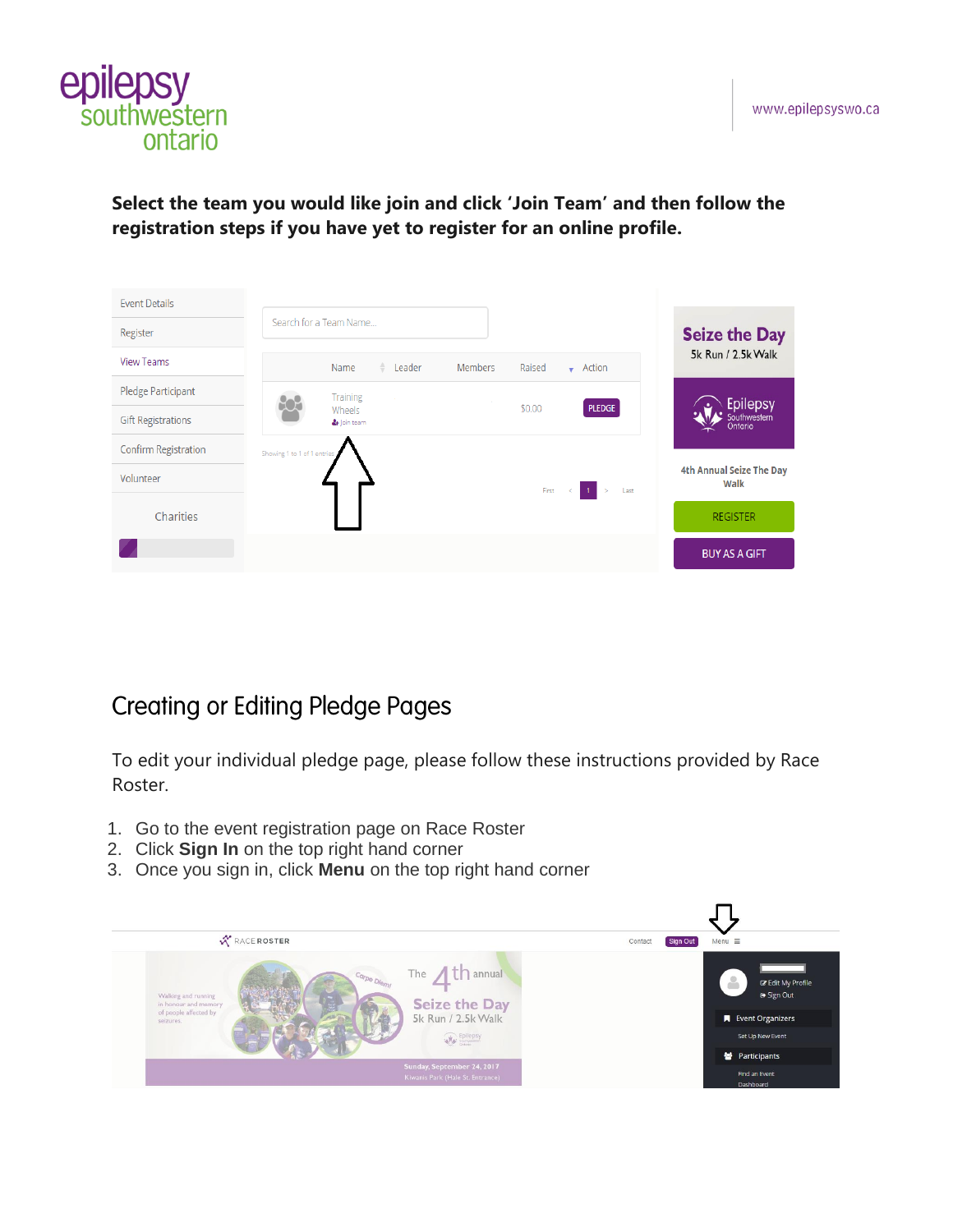



4. A menu will appear, scroll down and click **Share Pledge Page** and you will land on your pledge page for this specific event

| <sub>Pm</sub> Walking For<br><b>um Walking Form</b><br><b>Cap Sheeting</b> | 4th Annual Seize The Day<br>Walk | Pledge a Team<br>Make a Donation<br>Share Pledge Page |  |
|----------------------------------------------------------------------------|----------------------------------|-------------------------------------------------------|--|
|                                                                            | <b>REGISTER</b>                  | $\blacktriangleright$ Promoters                       |  |

5. To the right click **EDIT PAGE** and make any necessary adjustments to your pledge goal, adding text, and adding an image to your page



Once you are finished updating your page click **SAVE UPDATED PLEDGE INFORMATION**

### Sample Online Registration Message

Consider adding your personal story to the online registration.

*Dear Family and Friends,*

*On [date] I will be joining Epilepsy Southwestern Ontario at their Annual Seize the Day 2.5k Walk & 5k Run.*

*Funds raised through Seize the Day will help support epilepsy education programs, support services and community engagement in Southwestern Ontario. The Seize the Day 2.5K walk and 5K run is in support of individuals, families, and members of our community living with epilepsy and seizure disorders*.

*I am walking for \_\_\_\_\_\_\_\_. I chose to participate in Seize the Day Walk because [Insert your story here].*